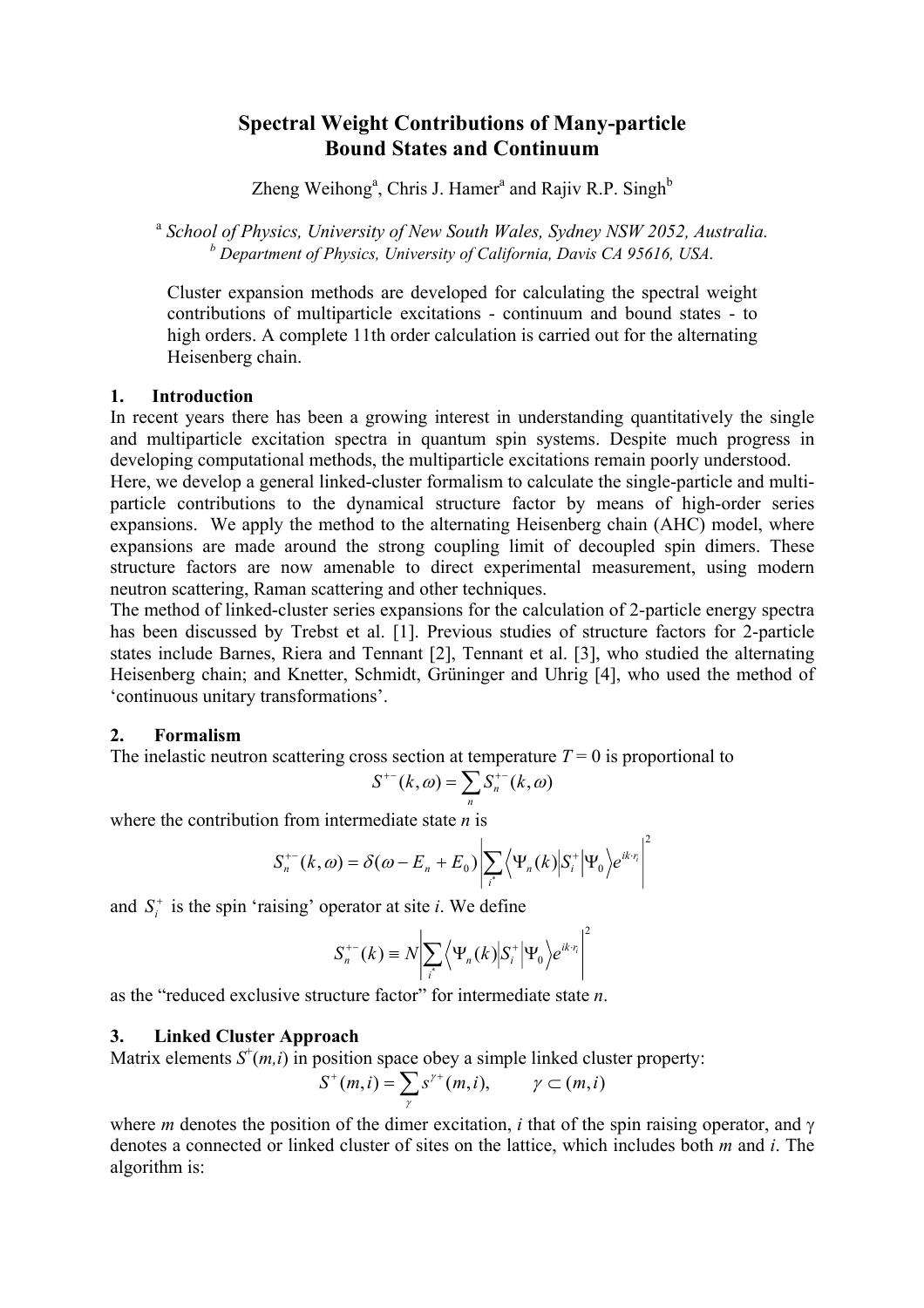- (a) For each cluster γ, calculate the 2-body eigenstates and eigenfunctions following Trebst et al  $[1]$ ;
- (b) Calculate matrix elements  $S^+(m,i)$  for that cluster;
- (c) Subtract sub-cluster contributions to get the 'intrinsic' or cumulant contribution of that cluster, and add to the total.

### **4. Alternating Heisenberg Chain**

The Hamiltonian is

$$
H = \sum_{i} [1 + (-1)^{i} \delta] \mathbf{S}_{i} \cdot \mathbf{S}_{i+1}
$$

with the coupling strength alternating between even and odd links. Let

$$
H = H_0 + \lambda V
$$

where 
$$
H_0 = (1 + \delta) \sum_{i \text{ even}} \mathbf{S}_i \cdot \mathbf{S}_{i+1}, \qquad V = \sum_{i \text{ odd}} \mathbf{S}_i \cdot \mathbf{S}_{i+1}
$$

and the perturbation parameter is  $\lambda = (1-\delta)/(1+\delta)$ . Then the unperturbed system consists of singlet 'dimer' states on the even links, with the lowest excitation being a triplet excitation on a single link. The alternating chain is thus:

- An isotropic system with a spin gap;
- Possesses  $S = 1$  triplet excitations;
- Possesses 2-particle bound states with  $S = 0$  and 1;
- Has experimental applications, e.g.  $Cu(NO<sub>3</sub>)<sub>2</sub>2.5D<sub>2</sub>O$  (Xu et al. [5]).

We calculate physical quantities as power series in  $\lambda$ , and the extrapolate to finite  $\lambda$  values using series approximants.

#### **5. Results**

Uhrig and Schultz [6] used an RPA approach, and found  $S = 0$  and  $S = 1$  2-particle bound states below the 2-particle continuum. Trebst et al. [1] found that in fact there are *two*  $S = 0$  states and *two*  $S = 1$ bound states below the continuum. We have now calculated structure factors and spectral weights for this system – see the figures, and comments, below.

#### **6. Conclusions**

High order series expansions can give detailed and accurate results for structure factors and spectral weights, suitable for comparison with experiment.



Fig. 1. Dispersion diagram for 2-particle states showing singlet (S) and triplet (T) bound states, plus quintet (Q) 'antibound' states. The inset shows a second pair of bound states below the continuum.



Fig. 2. Structure factors at  $\lambda = 0.27$ , appropriate to the copper nitrate material, as functions of wavevector. *S*: total; *S*1p: 1 particle; *S*2p: 2-particle; *S*2pc: 2-particle continuum. The 1-particle contributions account for at least 96% of the total.